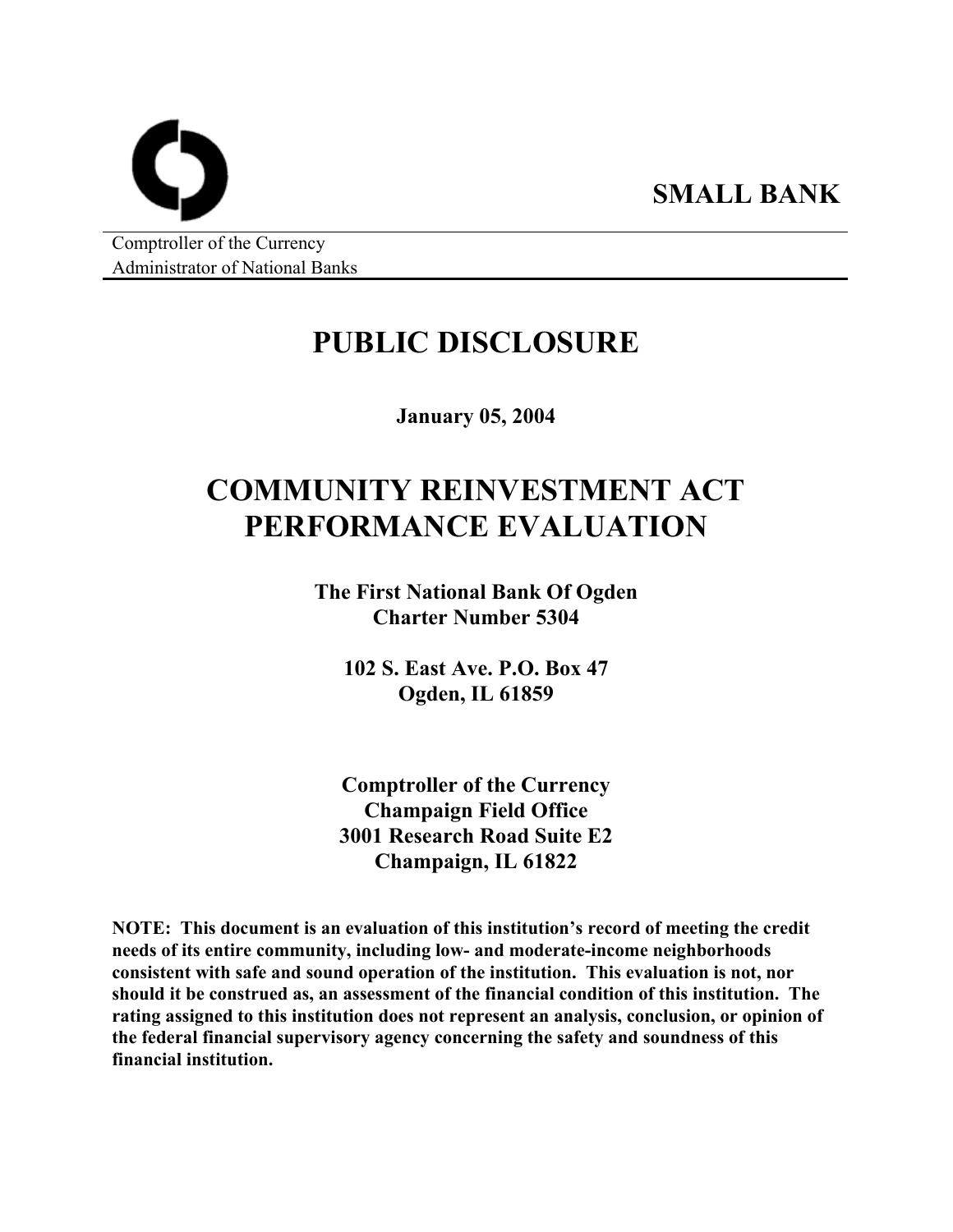### **INSTITUTION'S CRA RATING**

**This institution is rated Satisfactory.** 

- **The distribution of loans reflects, given the demographics of the assessment areas, satisfactory penetration among individuals of different income levels (including lowand moderate-income) and businesses and farms of different sizes.**
- **A majority of the loans are originated within the bank's assessment areas.**
- **The bank's loan-to-deposit ratio is reasonable based on the institution's size, financial condition, and assessment areas' credit needs.**

**The bank's overall rating is based primarily on the assessment area that received a fullscope review.**

## **DESCRIPTION OF INSTITUTION**

The First National Bank of Ogden (FNB) is a \$65 million intrastate institution situated in Ogden, Illinois. Ogden is a village of approximately 700, located in East Central Champaign County. Ogden is an agricultural community approximately 15 miles east of Champaign/Urbana. This institution is owned by Longview Capital Corporation, a four-bank holding company with total assets of \$178 million, as of September 30, 2003. Longview Capital Corporation is headquartered out of Newman, IL. The bank has an operating subsidiary, Midwest AgriCredit Company, which does not negatively impact the bank's ability to meet the credit needs of the community.

FNB operates two full service branches located in St. Joseph and Royal, Illinois. FNB has not opened or closed any branches since the previous CRA examination. The bank offers two nondeposit network ATMs located in convenience store gas stations in St. Joseph and Ogden. Bank customers have access to seven additional surcharge-free ATMs that are owned by other banks owned by the holding company.

FNB offers a full range of retail and commercial banking products normally associated with a community bank. Net loans were \$41.5 million on September 30, 2003 or 63% of total assets. The bank's primary lending is agricultural, but does a fair amount of commercial and residential real estate lending as well. The following represents this institution's loan and lease portfolio mix as of September 30, 2003:

| <b>Residential Real Estate</b> | \$10.9 million | 26%   |
|--------------------------------|----------------|-------|
| Commercial                     | \$13.4 million | 32%   |
| Agricultural related           | \$16.8 million | 40%   |
| Consumer Installment           | \$0.8 million  | $2\%$ |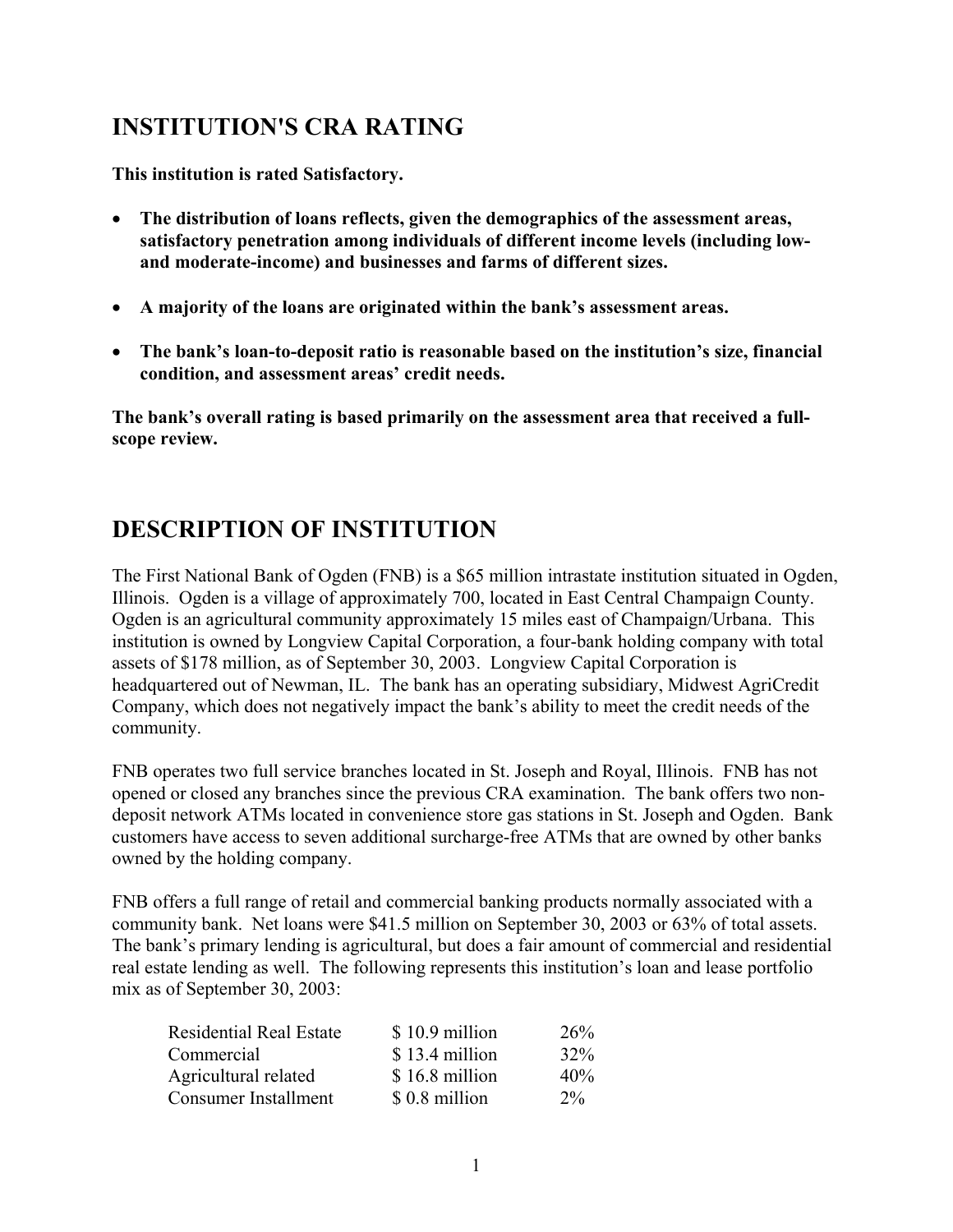The bank's portfolio mix has changed somewhat during this evaluation period. Commercial loans increased from 24% of gross loans to 32%, while agricultural loans decreased from 44% to 40%, residential real estate loans decreased from 28% to 26%, and consumer installment loans decreased from 4% to 2%.

Other loan products that the bank utilizes to serve the community include the Farm Service Administration (FSA) guaranteed loans, the Small Business Administration (SBA) loans, and the Illinois Farm Development Authority (IFDA) guaranteed loans. The bank currently has three SBA loans, eleven FSA loans, and three IFDA loans.

Tier one capital totals \$4.5 million. There were no financial, legal, or other impediments that would hinder the bank's ability to help meet the credit needs of its assessment area. The type of CRA activities is consistent with the bank's size, its financial capability, local economic conditions, and credit needs of the community. The bank was rated "Satisfactory" at its last CRA examination on June 1, 1999.

### **SCOPE OF THE EVALUATION**

- The evaluation period covers loans originated during 2002 and 2003. 1990 and 2000 census data was utilized for evaluating residential loans originated in 2002 and 2003, respectively.
- FNB has two assessment areas (AAs). A majority of the bank's loans and deposits are generated from the Champaign County AA. The Champaign County AA received a fullscope review. A limited review was performed for the Vermillion County assessment area.
- As part of this CRA evaluation, we tested a representative sample of FNB's publicly filed data on home mortgage loans. We determined the data was accurate and reliable. The data was utilized in our analysis.
- FNB provided information regarding qualified investments. We reviewed this information.

### **DESCRIPTION OF THE ASSESSMENT AREAS**

#### **Champaign County Assessment Area**

This assessment area consists of census tracts #107 and #108 in Metropolitan Statistical Area (MSA) #1400 in Champaign County. These census tracts are in eastern Champaign County. Both census tracts are middle income. This assessment area conforms to the regulation and does not arbitrarily exclude low- or moderate- income areas. The following demographic information for the assessment area is based on census data: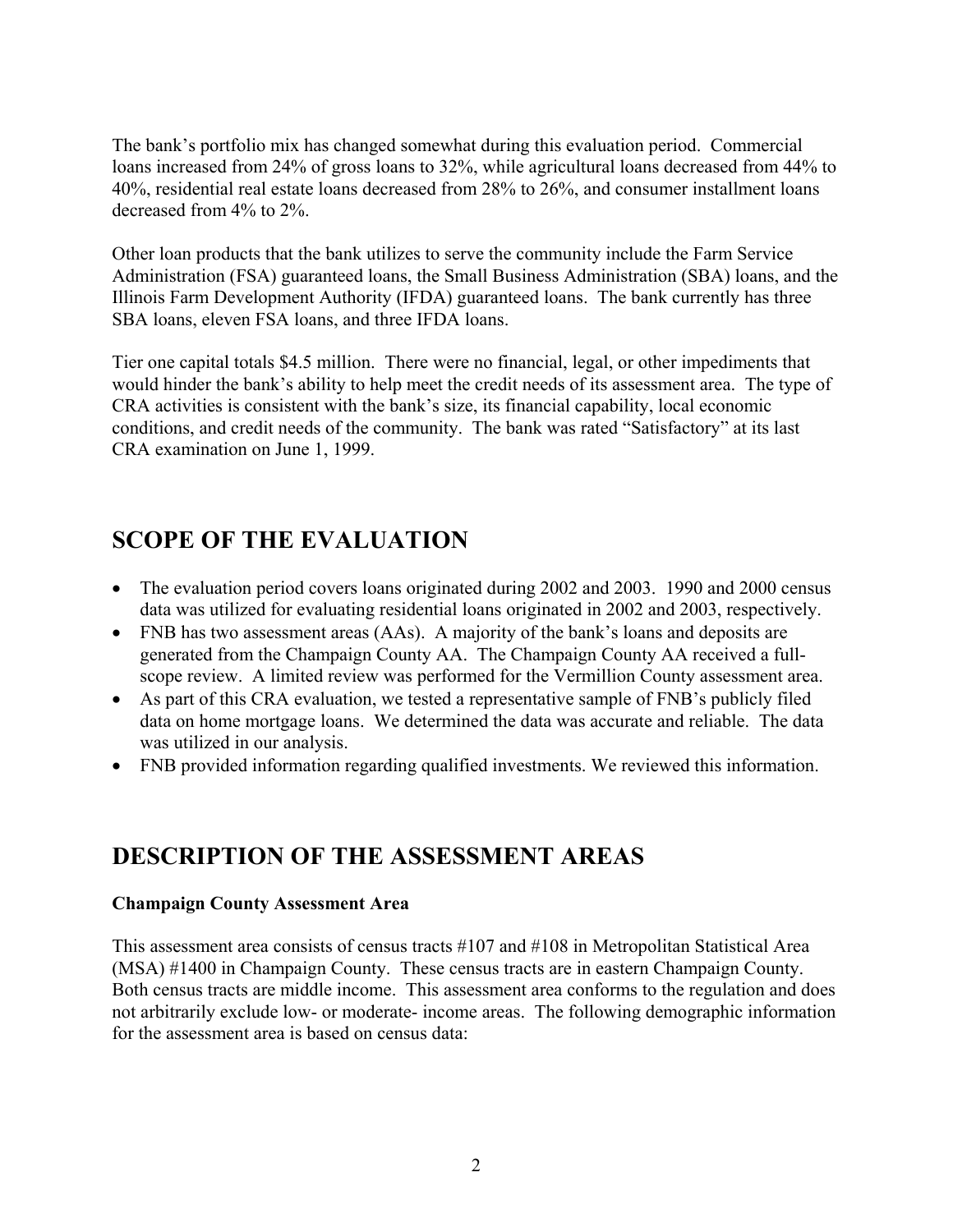| Table 1 – Demographic Information for Champaign County Assessment Area (AA)    |                  |                                       |  |  |  |  |  |  |
|--------------------------------------------------------------------------------|------------------|---------------------------------------|--|--|--|--|--|--|
|                                                                                | 1990 Census Data | 2000 Census Data                      |  |  |  |  |  |  |
| Population:                                                                    | 9,979            | 11,103                                |  |  |  |  |  |  |
| Housing Stock: 1-4 family housing units                                        | 95%              | 97%                                   |  |  |  |  |  |  |
| Occupancy: owner-occupied, renter-occupied, vacant                             | 76%, 19%, 5%     | 80%, 16%, 4%                          |  |  |  |  |  |  |
| Home Values: Median home value                                                 | \$58,259         | \$92,492                              |  |  |  |  |  |  |
| Age of Homes: Median year of homes built                                       | 1960             | 1966                                  |  |  |  |  |  |  |
| Income: Median family income                                                   | \$37,104         | \$56,492                              |  |  |  |  |  |  |
| Income Levels: Low-, moderate-, middle-, upper-income                          |                  | 12%, 18%, 33%, 37% 12%, 18%, 28%, 42% |  |  |  |  |  |  |
| Updated Income: 2003 HUD Champaign County MSA median family income is \$58,700 |                  |                                       |  |  |  |  |  |  |
|                                                                                |                  |                                       |  |  |  |  |  |  |
| Farms: % of small farms in the assessment area                                 | 98%              | 97%                                   |  |  |  |  |  |  |
| Businesses: % of small businesses in the assessment                            | 80%              | 72%                                   |  |  |  |  |  |  |
| area                                                                           |                  |                                       |  |  |  |  |  |  |

#### **Vermillion County Assessment Area**

This assessment area consists of one census tract in western Vermillion County (#108), which is contiguous to the Champaign assessment area. The census tract is middle income. Vermillion County is a non-MSA. This assessment area conforms to the regulation and does not arbitrarily exclude low- or moderate- income areas. The following demographic information for the assessment area is based on census data:

| Table 2 – Demographic Information for Vermillion County Assessment Area (AA) |                  |                                       |  |  |  |  |  |
|------------------------------------------------------------------------------|------------------|---------------------------------------|--|--|--|--|--|
|                                                                              | 1990 Census Data | <b>2000 Census Data</b>               |  |  |  |  |  |
| Population:                                                                  | 3,558            | 3,454                                 |  |  |  |  |  |
| Housing Stock: 1-4 family housing units                                      | 78%              | 79%                                   |  |  |  |  |  |
| Occupancy: owner-occupied, renter-occupied, vacant                           | 76\%, 17\%, 7\%  | 79%, 17%, 4%                          |  |  |  |  |  |
| Home Values: Median home value                                               | \$42,900         | \$60,600                              |  |  |  |  |  |
| Age of Homes: Median year of homes built                                     | 1964             | 1965                                  |  |  |  |  |  |
| Income: Median family income                                                 | \$34,614         | \$46,709                              |  |  |  |  |  |
| Income Levels: Low-, moderate-, middle-, upper-income                        |                  | 14%, 18%, 21%, 47% 12%, 18%, 28%, 42% |  |  |  |  |  |
| Updated Income: 2003 HUD non-MSA Illinois median family income is \$48,200   |                  |                                       |  |  |  |  |  |
|                                                                              |                  |                                       |  |  |  |  |  |
| Farms: % of small farms in the assessment area                               | 95%              | 97%                                   |  |  |  |  |  |
| Businesses: % of small businesses in the assessment area                     | 80%              | 67%                                   |  |  |  |  |  |

#### **Champaign and Vermillion County Assessment Areas**

The local economy is stable and driven by agriculture. A majority of the residents commute to either Champaign-Urbana or Danville for employment. The major employers in Champaign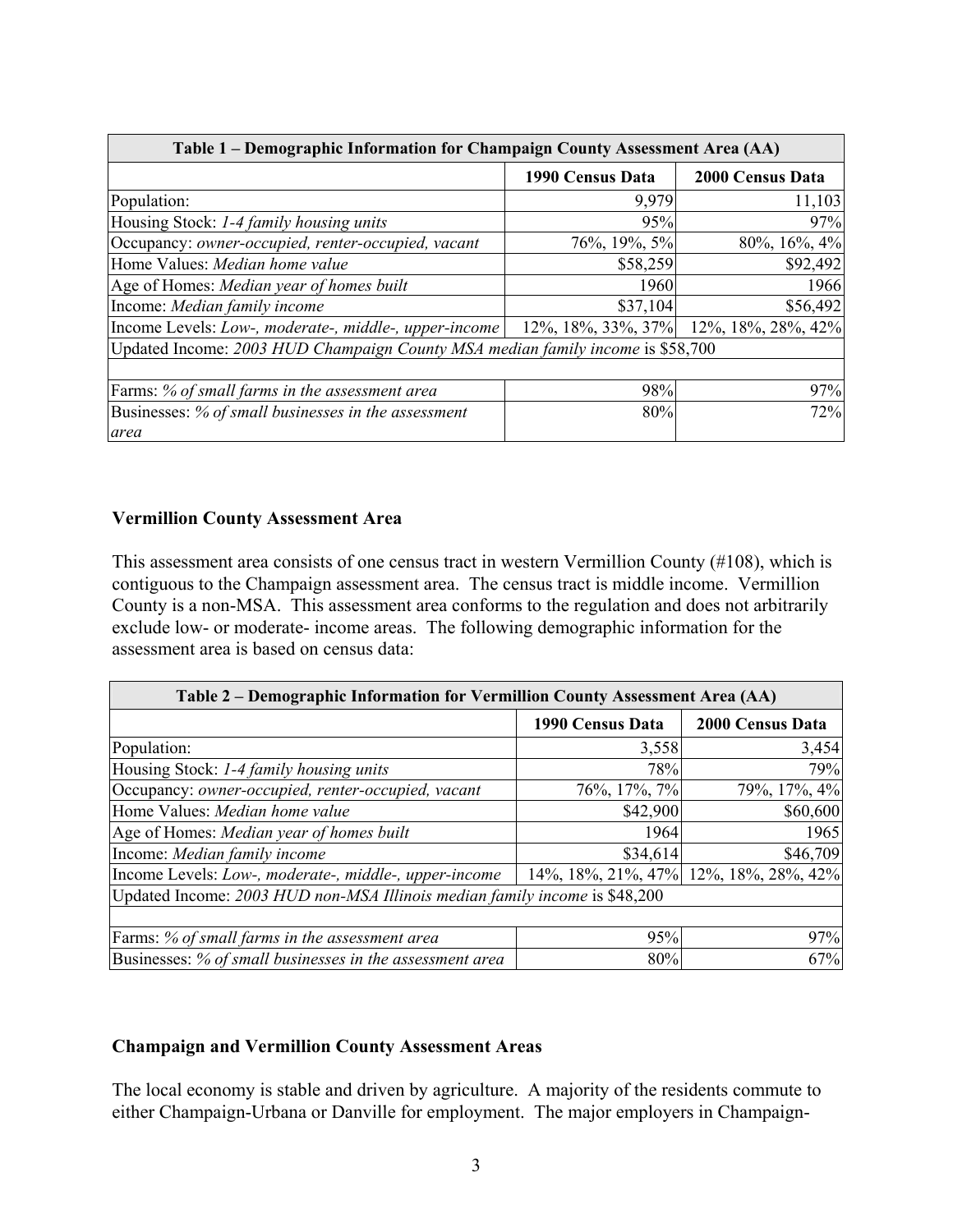Urbana are the University of Illinois, Carle and Provena Hospitals, and Kraft Foods. The major employers for Danville are Teepac, a food processing plant, the State of Illinois Prison, and McClain Trucking, a distribution center for convenience stores. One of the major employers in the assessment area is the St. Joseph-Ogden school district. November 2003 unemployment rates for Champaign and Vermillion counties were 3% and 8.4%. The state unemployment rate was 6.4% compared with the national rate of 5.6%.

FNB faces competition from rural community banks and from branches of larger regional and national banks located in Champaign and Vermillion counties, specifically in the cities of Champaign-Urbana and Danville. There are thirteen other small community banks in Vermillion and Champaign counties with total assets between \$10 million and \$80 million. There are six banks with locations within the bank's assessment areas.

A local realtor was contacted during this examination. Per the contact, the main community needs are home loans and home improvement loans. The realtor stated that the community's credit needs are generally met, area banks are doing a good job of investing in the community development.

## **CONCLUSIONS ABOUT PERFORMANCE CRITERIA**

This review concentrated on the bank's primary loan products. As of September 30, 2003, the bank's primary loan products are residential real estate, agricultural and commercial loans. Therefore, we utilized 2002 and 2003 originations for these loan types to evaluate the lending performance component.

#### **Lending to Borrowers of Different Incomes and to Businesses of Different Sizes**

The distribution of loans reflects, given the demographics of the Champaign assessment area, satisfactory penetration among individuals of different income levels (including low- and moderate-income) and businesses and farms of different sizes.

A majority of the bank's business is generated from the Champaign County AA and all of the bank's branches are located in the Champaign County AA. While the following findings are for the Champaign County AA, the information provided to us shows that the findings from an analysis of the Vermillion County AA would not be inconsistent with the findings for the Champaign County AA.

#### **Agricultural loans**

Fifty percent of the agricultural loans sampled in the Champaign County assessment area were made to small farms, while seventy-seven percent of the dollar amounts were loans made to small farms. Small farms are farms with annual gross revenues of less than one million dollars. Demographic data for the Champaign AA shows that ninety-eight percent of the farms in the assessment area have revenues equal to or less than one million dollars. Fifty percent of the agricultural loans sampled in the Champaign assessment area did not contain adequate income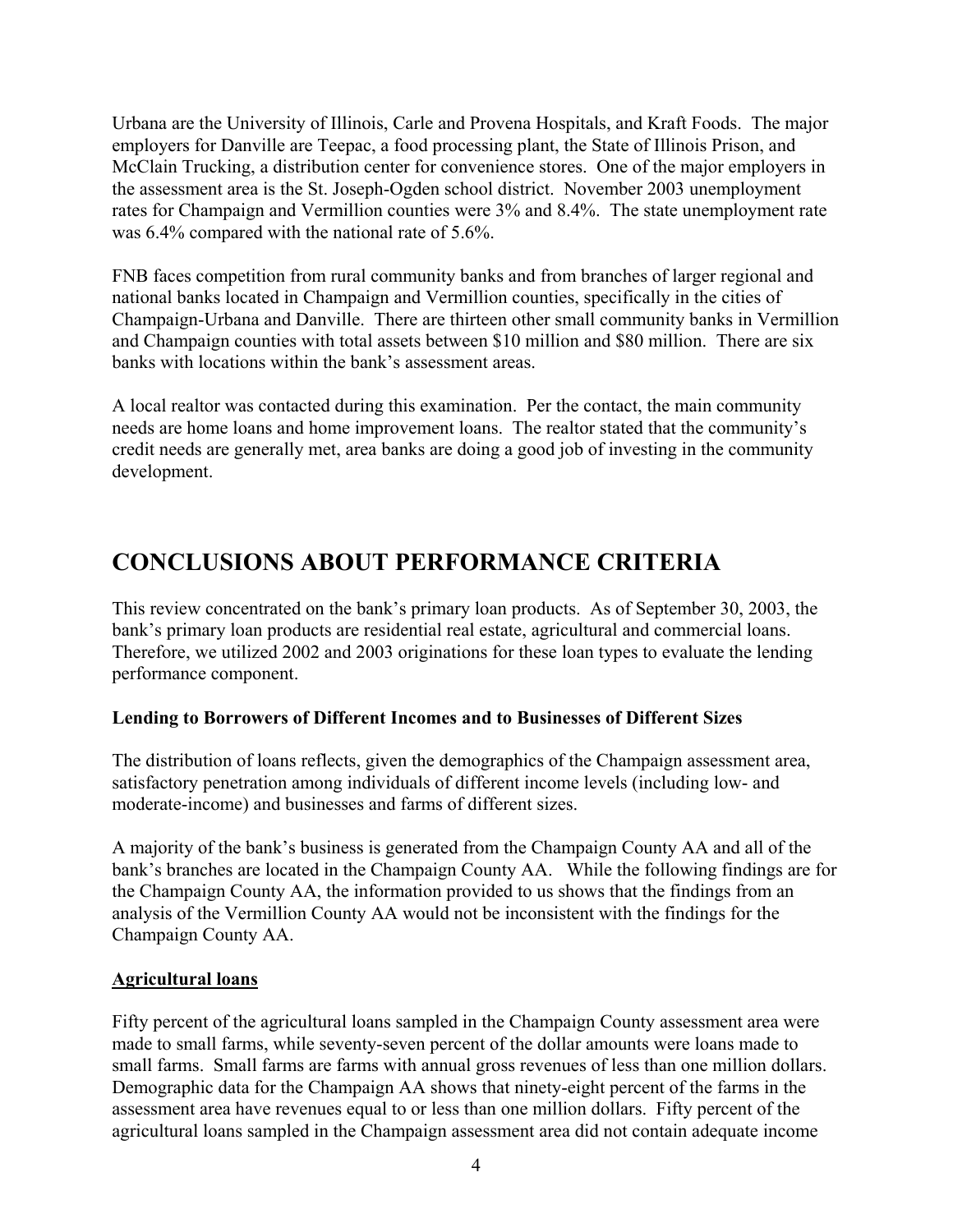information to properly analyze the bank's performance. With ninety-five percent of the agricultural sample being comprised of loans originated for less than \$100 thousand, it is assumed that a majority of these loans were to small farms. The bank's performance of lending to farms of different sizes is reasonable.

The following table shows the distribution of agricultural loans among farms of different sizes within the Champaign County assessment area:

| Table 3 - Borrower Distribution of Loans to Farms in the Champaign County AA |                    |                 |  |  |  |  |  |
|------------------------------------------------------------------------------|--------------------|-----------------|--|--|--|--|--|
| Farm Revenues                                                                | $\leq$ \$1,000,000 | $>$ \$1,000,000 |  |  |  |  |  |
| % of AA Farms*                                                               | 98%                | $1\%$           |  |  |  |  |  |
| $\%$ of Bank Loans in AA by #                                                | 50%                | $0\%$           |  |  |  |  |  |
| % of Bank Loans in AA by \$                                                  | $77\%$             | $0\%$           |  |  |  |  |  |

Source: This table is based on a sample of 20 agricultural loans that were originated in 2002 and 2003. \* 1% of AA farms did not report revenue data.

#### **Commercial Loans**

Seventy-five percent of the business loans sampled in the Champaign County assessment area were made to small businesses, while eighty-three percent of the dollar amounts were loans made to small businesses. Small businesses are businesses with annual gross revenues of less than one million dollars. The demographic data for the Champaign AA shows that eighty percent of the businesses in the assessment area have revenues equal to or less than one million dollars. The bank's performance of lending to businesses of different sizes is reasonable.

The following table shows the distribution of commercial loans among businesses of different sizes within the Champaign County assessment area:

| Table 4 - Borrower Distribution of Loans to Businesses in the Champaign County AA |                    |               |  |  |  |  |  |
|-----------------------------------------------------------------------------------|--------------------|---------------|--|--|--|--|--|
| Business Revenues (or Sales)                                                      | $\leq$ \$1,000,000 | > \$1,000,000 |  |  |  |  |  |
| % of AA Businesses*                                                               | 80%                | 5%            |  |  |  |  |  |
| $\%$ of Bank Loans in AA by #                                                     | 75%                | $5\%$         |  |  |  |  |  |
| % of Bank Loans in AA by \$                                                       | 83%                | 8%            |  |  |  |  |  |

Source: This table is based on a sample of 20 commercial loans that were originated in 2002 and 2003. \* 15% of AA businesses did not report revenue data

#### **Residential Real Estate Loan Origination and Refinances**

The distribution of loans reflects, given the demographics of the Champaign assessment area, reasonable penetration for residential real estate refinances and residential real estate originations, among individuals of different income levels (including low-, moderate-income).

The bank's 2002 performance with low-income borrowers for residential real estate loan refinances and originations is less than favorable compared with 1990 demographic data which shows that 12% of the assessment area is made up of low-income families. However, their 2003 performance compares favorably to 2000 demographic data which also shows that 12% of the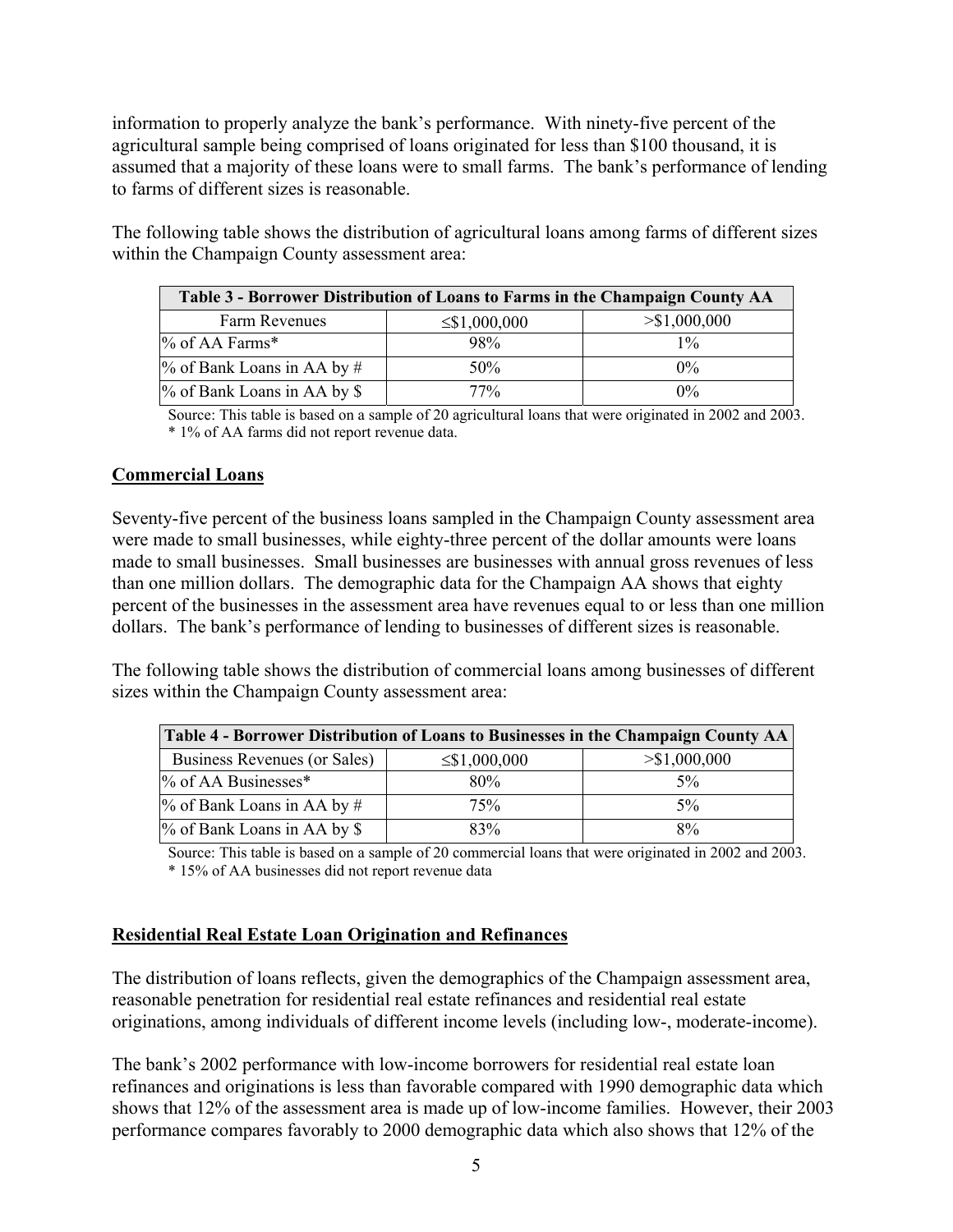assessment is made up of low-income families.

The bank's 2002 and 2003 performance with moderate-income borrowers for residential real estate loan refinances is favorable compared with 1990 and 2000 demographic data which shows that 18% of the assessment area is made up of moderate-income families. The bank's 2002 performance with moderate-income borrowers for residential real estate loan originations is favorable compared with the percent of moderate-income families that make up the assessment area's population.

The following tables show the distribution of residential real estate loan originations and refinances among borrowers of different income levels within the Champaign County assessment area:

| Table 5 – Refinance Residential Real Estate Loans in the Champaign AA |          |                  |                                       |     |             |     |  |  |  |
|-----------------------------------------------------------------------|----------|------------------|---------------------------------------|-----|-------------|-----|--|--|--|
| by Income Distribution                                                |          |                  |                                       |     |             |     |  |  |  |
| Income Level                                                          | Year     | $\frac{9}{6}$ of | # of Loans<br>$%$ of #<br>\$ of Loans |     |             |     |  |  |  |
|                                                                       |          | families in      |                                       |     |             |     |  |  |  |
|                                                                       |          | the AA           |                                       |     |             |     |  |  |  |
| Low-Income                                                            | $2002^1$ | 12%              | 3                                     | 8%  | \$96,000    | 3%  |  |  |  |
| Less than 50% of Median                                               |          |                  |                                       |     |             |     |  |  |  |
|                                                                       | $2003^2$ | 12%              | 5                                     | 13% | \$162,000   | 6%  |  |  |  |
|                                                                       |          |                  |                                       |     |             |     |  |  |  |
| Moderate-Income                                                       | $2002^1$ | 18%              | 10                                    | 27% | \$626,000   | 21% |  |  |  |
| 50%-79% of Median                                                     | $2003^2$ | 18%              | 9                                     | 23% | \$697,000   | 23% |  |  |  |
|                                                                       |          |                  |                                       |     |             |     |  |  |  |
| Middle-Income                                                         | $2002^1$ | 33%              | 10                                    | 27% | \$734,000   | 25% |  |  |  |
| 80%-119% of Median                                                    | $2003^2$ | 28%              | 15                                    | 37% | \$1,249,000 | 42% |  |  |  |
|                                                                       |          |                  |                                       |     |             |     |  |  |  |
| Upper-Income                                                          | $2002^1$ | 37%              | 14                                    | 38% | \$1,462,000 | 50% |  |  |  |
| 120% or more of Median                                                | $2003^2$ | 42%              | 11                                    | 27% | \$874,000   | 29% |  |  |  |
|                                                                       |          |                  |                                       |     |             |     |  |  |  |

*Source: <sup>1</sup> 2002 Home Mortgage Disclosure Act (HMDA) data and 1990 U.S. Census data. <sup>2</sup> 2003 HMDA data and 2000 U.S. Census data.*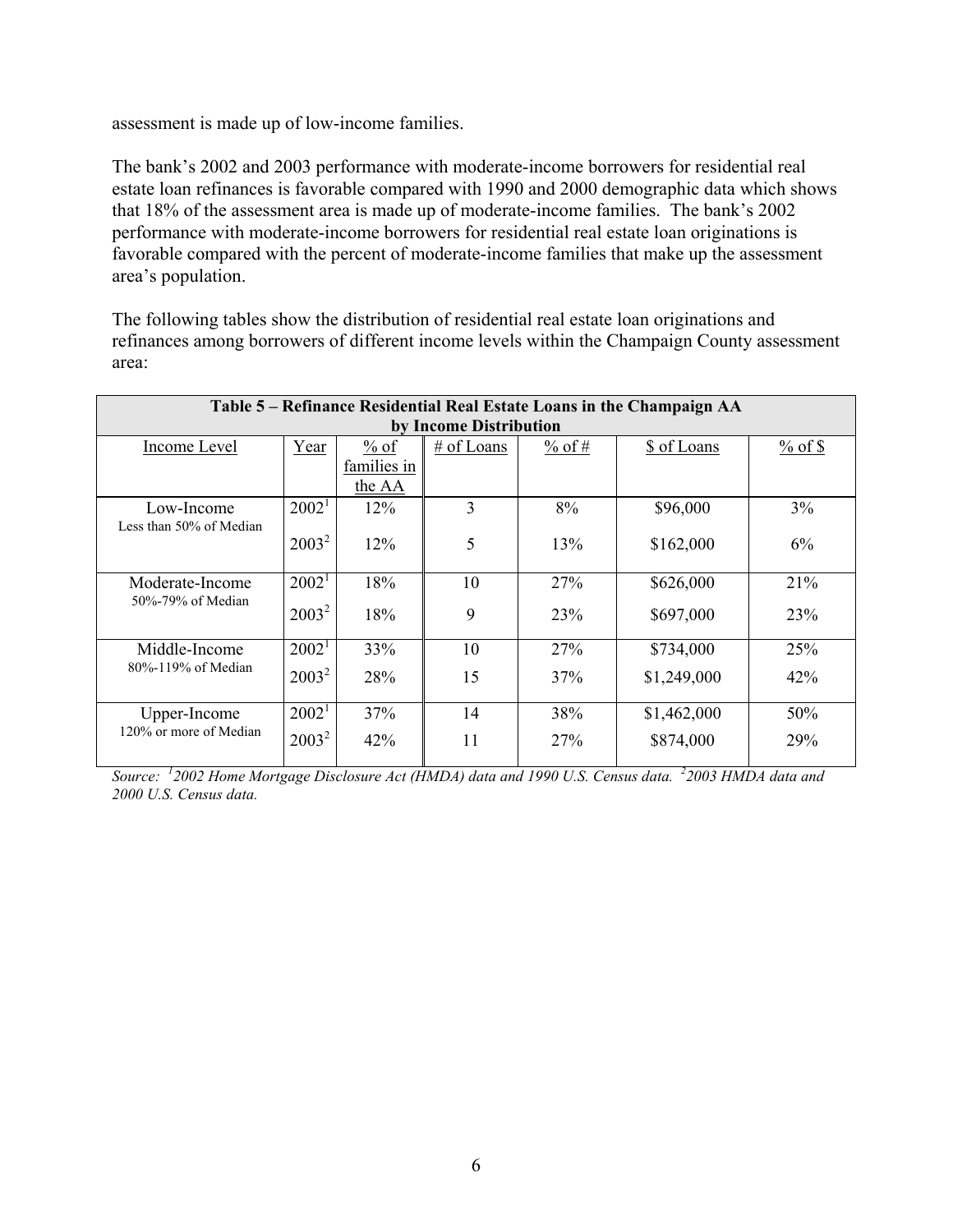| Table 6 – Purchase Residential Real Estate Loans in the Champaign AA |                   |                                  |                |             |           |       |  |  |  |  |
|----------------------------------------------------------------------|-------------------|----------------------------------|----------------|-------------|-----------|-------|--|--|--|--|
| by Income Distribution                                               |                   |                                  |                |             |           |       |  |  |  |  |
| Income Level                                                         | Year              | $%$ of<br># of Loans<br>$%$ of # |                | \$ of Loans |           |       |  |  |  |  |
|                                                                      |                   | families in                      |                |             |           |       |  |  |  |  |
|                                                                      |                   | the AA                           |                |             |           |       |  |  |  |  |
| Low-Income                                                           | $2002^1$          | 12%                              | $\Omega$       | $0\%$       | \$0       | $0\%$ |  |  |  |  |
| Less than 50% of Median                                              | $2003^2$          | 12%                              |                | $12\%$      | \$60,000  | 6%    |  |  |  |  |
| Moderate-Income                                                      | $2002^1$          | 18%                              | 4              | 45%         | \$358,000 | 46%   |  |  |  |  |
| 50%-79% of Median                                                    | $2003^2$          | 18%                              | $\Omega$       | $0\%$       | \$0       | $0\%$ |  |  |  |  |
| Middle-Income                                                        | 2002 <sup>1</sup> | 33%                              | $\overline{2}$ | 22%         | \$123,000 | 16%   |  |  |  |  |
| 80%-119% of Median                                                   | $2003^2$          | 28%                              | 3              | 38%         | \$353,000 | 35%   |  |  |  |  |
| Upper-Income                                                         | $2002^1$          | 37%                              | 3              | 33%         | \$290,000 | 38%   |  |  |  |  |
| 120% or more of Median                                               | $2003^2$          | 42%                              | 4              | 50%         | \$603,000 | 59%   |  |  |  |  |

*Source: <sup>1</sup> 2002 Home Mortgage Disclosure Act (HMDA) data and 1990 U.S. Census data. <sup>2</sup> 2003 HMDA data and 2000 U.S. Census data.* 

#### **Lending in Assessment Area**

A majority of the loans are originated within the bank's assessment areas. Based on the sample of agricultural and commercial loans and Home Mortgage Disclosure Act (HMDA) data, 69% of the number and 60% of the dollar amount were made within the bank's assessment areas. The following table shows the dollar amount and the number of loans used in our analysis that fall within the assessment area and outside the assessment area:

| <b>Table 7 - Lending in FNB's Assessment Areas</b> |                 |      |                  |      |                  |         |      |         |               |          |
|----------------------------------------------------|-----------------|------|------------------|------|------------------|---------|------|---------|---------------|----------|
|                                                    | Number of Loans |      |                  |      | Dollars of Loans |         |      |         |               |          |
|                                                    | Inside          |      | Total<br>Outside |      |                  | Inside  |      | Outside |               | Total    |
| Loan Type                                          | #               | $\%$ | #                | $\%$ |                  | \$000's | $\%$ | \$000's | $\frac{0}{0}$ | \$000's  |
| Agricultural                                       | 12              | 60%  | 8                | 40%  | 20               | \$684   | 79%  | \$187   | 21%           | \$871    |
| Commercial                                         | 14              | 70%  | 6                | 30%  | 20               | \$549   | 29%  | \$1,320 | 71%           | \$1,867  |
| Refinance<br>Residential RE                        | 81              | 74%  | 29               | 26%  | 110              | \$6,184 | 65%  | \$3,316 | 35%           | \$9,500  |
| Purchase<br>Residential RE                         | 17              | 55%  | 14               | 45%  | 31               | \$1,731 | 58%  | \$1,279 | 42%           | \$3,010  |
| <b>Totals</b>                                      | 124             | 69%  | 57               | 31%  | 181              | \$9,148 | 60%  | \$6,102 | 40%           | \$15,248 |

Source: This table is based on 2002 and 2003 HMDA data for residential real estate loans and a sample of 20 commercial loans and 20 agricultural loans originated in 2002 and 2003.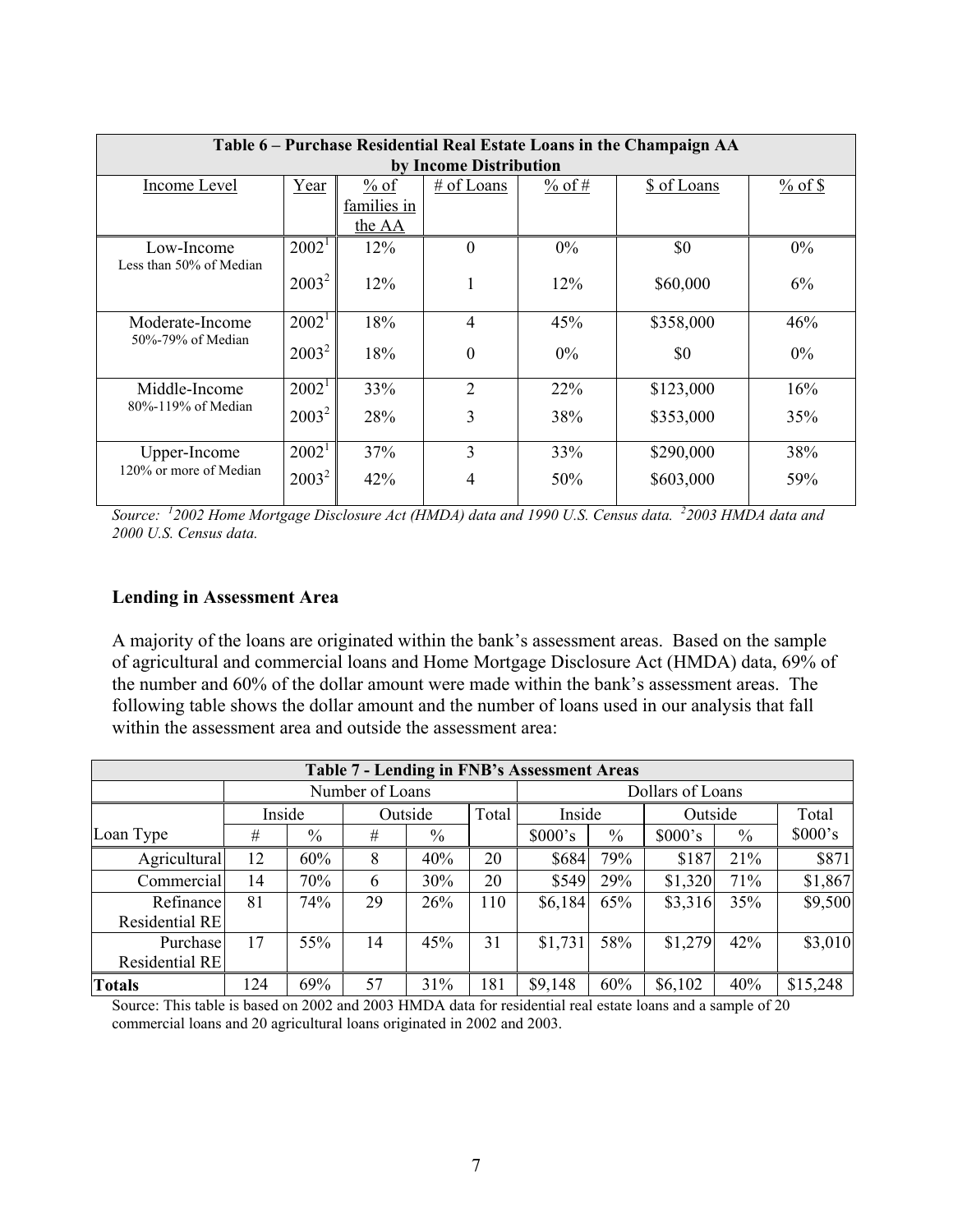#### **Loan-to-Deposit Ratio**

The bank's loan-to-deposit ratio is reasonable based on the institution's size, financial condition, and assessment areas' credit needs. During the past seventeen quarters, FNB's loan-to-deposit ratio has averaged 72.93%. This average ratio is favorable compared to the 69.63% quarterly average for the seven banks located in Champaign and Vermillion Counties with total assets between \$30 million and \$80 million.

#### **Geographic Distribution of Loans**

A geographic distribution was not performed, as the assessment areas do not include any low- or moderate-income census tracts.

#### **Other Lending and Related Activities**

*Illini Community Development Corporation (CDC)* – This is a prior investment that continues to meet the qualified investment test. The bank's investment is \$55,150 or 7%. The CDC is currently assisting twenty-two small businesses in the assessment areas. The CDC loaned these businesses a total of \$1.8 million, while FNB provided four of these projects with additional financing of \$529 thousand.

*Midwest AgriCredit Company –* The bank and its affiliates formed this operating subsidiary in 2000. The subsidiary is engaged in agricultural lending to full- and less than full-time farmers whose primary business and vocation is farming. The lending activities are primarily performed in the bank's assessment area and include lending for farm operations, machinery, and land. This additional lending arm of the bank provides supplementary sources of funds to meet the credit needs of the bank's assessment area agricultural borrowers by providing access to capital markets for agricultural lending through a borrowing agreement with a AgriBank, FCB, a farm credit bank. FNB's ownership interest is 25% or \$250,000. As of November 30, 2003 the subsidiary had loans to ten borrowers for a total of \$973 thousand.

The bank's investments provide a benefit to the community, but do not significantly enhance their performance under the Community Reinvestment Act.

#### **Responses to Complaints**

FNB has not received any complaints about its performance in helping to meet assessment area needs during this evaluation period.

#### **Fair Lending or Other Illegal Credit Practices Review**

An analysis of public comments and consumer complaint information was performed according to the OCC's risk-based fair lending approach. We found no evidence of illegal discrimination